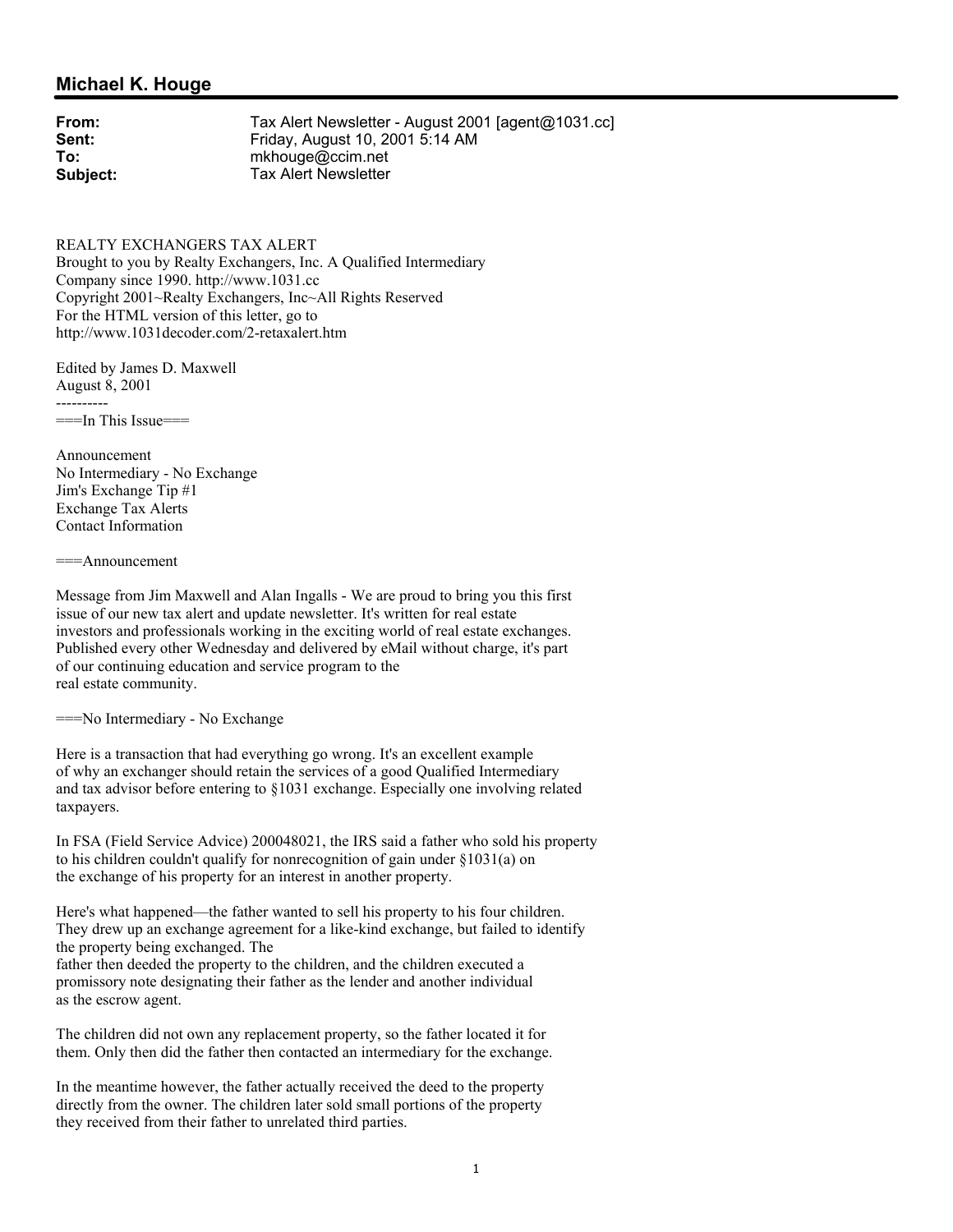The IRS said the father was not entitled to the benefits of §1031 for these reasons:

First, the escrow agent didn't satisfy the definition of a qualified intermediary. Second, the father failed to unambiguously identify the replacement property. Third, the father was in constructive receipt of the proceeds from the sale of his relinquished property before receiving his replacement property. This violated the constructive receipt rules since the father never did use the safe harbor rules available from a Qualified Intermediary.

The IRS said the father's transfer to his children did not even qualify as a §1031 exchange at all, even as an exchange between related persons because the father did not exchange property with his children, but rather sold property to them.

Got questions re: this entry? taxman@commspeed.net

 $=$ ==Jim's Exchange Tip  $#1$ 

We all know the deferred exchange rules impose two time limitations on 1031 exchanges. One limitation requires Replacement Property to identified within a certain time. This identification period begins on the date you transfer the Relinquished Property and ends 45 days after.

And there are limitations on how many Replacement Properties you may identify in the same deferred exchange. These limitation rules are the 3-property rule and the 200 percent rule.

Under the 3-property rule, the maximum number of Replacement Properties you may identify is three properties without regard to the fair market value of the properties. The 200 percent rule permits you to identify any number of properties as long as their total fair market value is not more than twice the total fair market value of all the Relinquished Properties. In an unpredictable market, these rules – especially the 3-property rule can present trouble to clients who do not fully understand

how it integrates and blends with another rule – Revoking the Identification.

Under the identification rules, all identifications of Replacement Properties are taken into account. But you don't count identifications that have been revoked! And an identification of Replacement Property

may be revoked at any time before the end of the identification period.

Let's say you identify three Replacement Properties and two of them fall through in the first week. Following the revocation rules, you revoke both identifications. Now you have only one identification and more than four weeks left in the identification time period. Since you are allowed up to three at any given point in time, you have the opportunity to identify two more and still qualify. And so on for the entire identification time period.

It's sad how many people lose or give up their exchange because they don't understand how all this identification stuff really works. If you have questions, or want to discuss email me at jim@1031.cc

===Exchange Tax Alerts

Editors Note: Exchange Tax Alerts is a featured section dealing with specialized advanced issues. Each alert is linked to a detailed explanation and citations located on the Realty Exchangers 1031 University Online Campus.

Alert 1 - Replacement Property Received by Owned Entities Qualifies Partnership for Like-Kind Exchange

The IRS has ruled in LTR 9807013 that a limited partnership will be treated as having received replacement properties through its single-